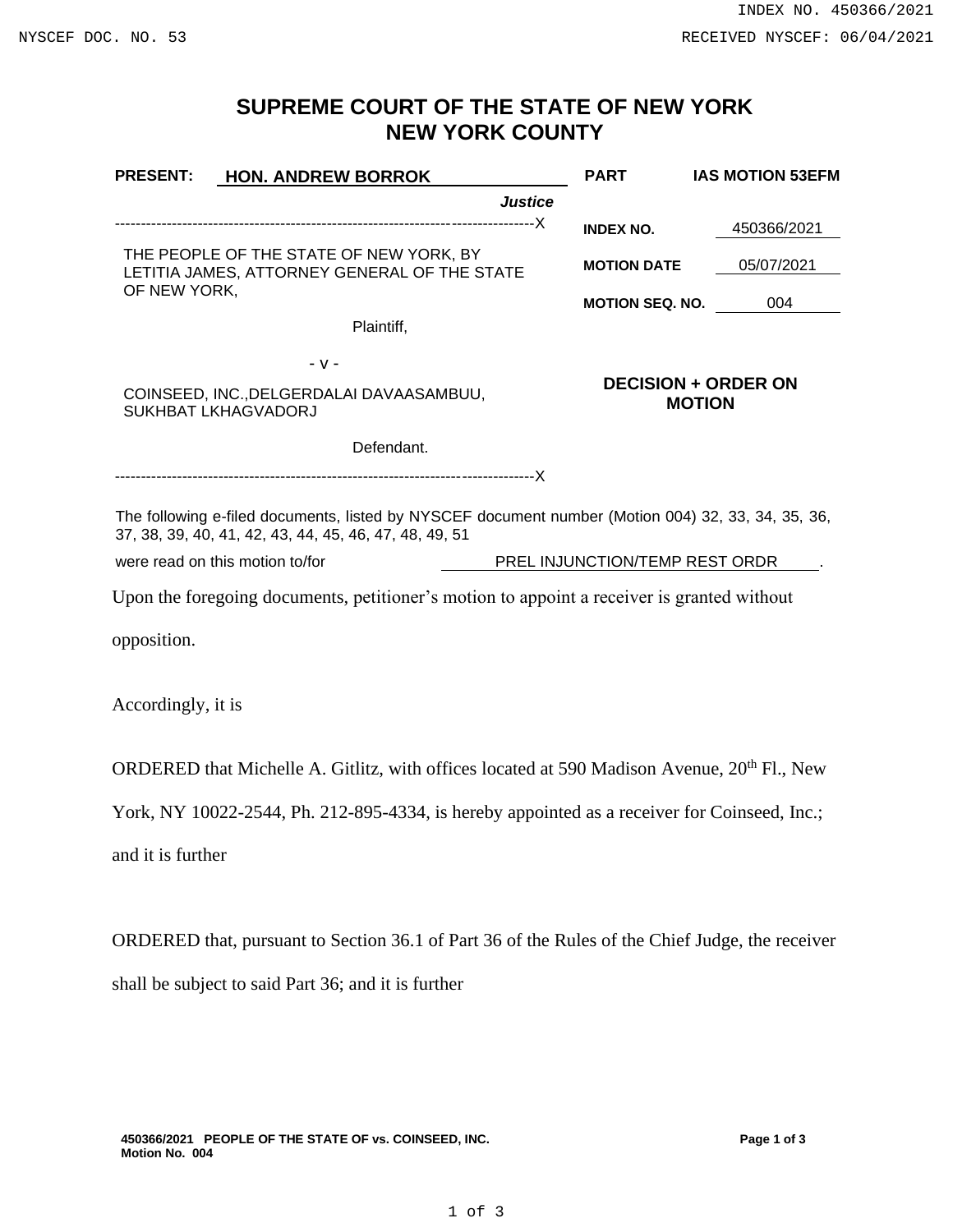ORDERED that, by accepting this appointment, the receiver certifies that she is in compliance with Part 36, including Section 36.2 (d) ("Limitations on appointments based upon compensation"), but if she is disqualified from receiving such appointment pursuant to the provisions of Part 36, she shall notify this court forthwith; and it is further

ORDERED that, by accepting this appointment, the receiver certifies that she is familiar with the duties and responsibilities of a receiver, has experience in such area, and is fully capable of assuming, and prepared to assume, those duties and responsibilities, which are commensurate with her abilities; and it is further

ORDERED that attorneys or support staff in the appointee's office may perform tasks under the appointee's direct supervision, but all substantive appearances and reports must be made, performed, and created by the appointee; and it is further

ORDERED that, upon receipt of this order and UCS Form 872 (Notice of Appointment and Certification of Compliance), the receiver shall complete, execute, and return the Form 872 to the Fiduciary Clerk; and it is further

ORDERED that, pursuant to Section 36.1(a) (10) of Part 36 of the Rules of the Chief Judge, the Receiver is not authorized to hire counsel, an accountant, auctioneer, appraiser, property manager, or real estate broker (secondary appointees) without further order of this court, and that the Receiver is not authorized to pay fees to any secondary appointee without further order of this court; and it is further